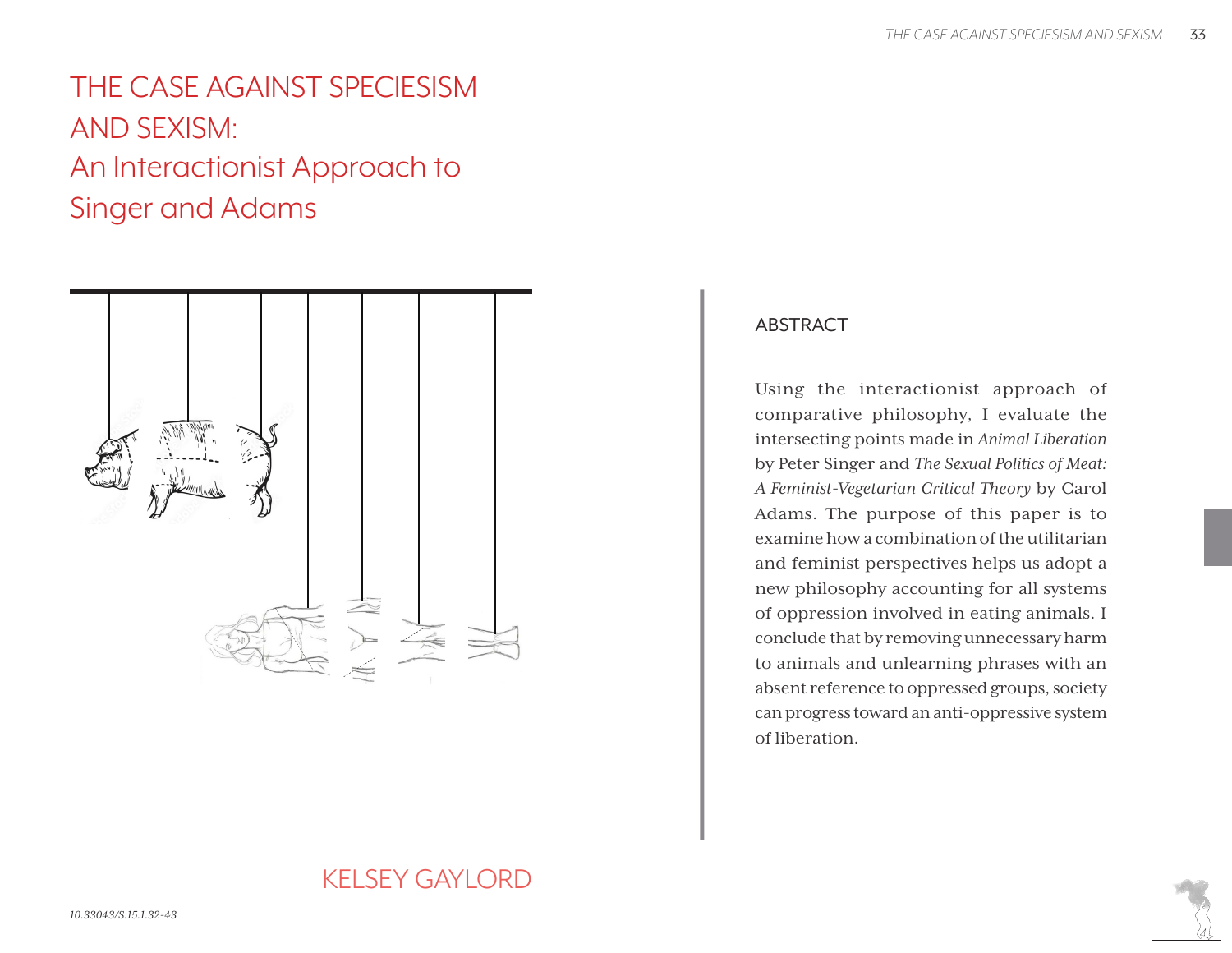## I. INTRODUCTION

In Animal Liberation, Peter Singer confronts a history of animal experimentation, factory farms, and the human domination of nonhuman animals.<sup>1</sup> Singer notes in his preface to the 1990 edition that many have referred to his book as "the bible of the animal liberation movement," despite Singer's disbelief in bibles and discomfort with the claim.<sup>2</sup> For Singer, animal liberation requires a revision of how humans consider animals, a shift which he believes begins with personal strides toward vegetarianism. Like Singer, Adams has also been credited with writing a "bible" of a social movement with The Sexual Politics of Meat: A Feminist-Vegetarian Critical Theory.<sup>3</sup> In the preface of the 20th-anniversary edition, Adams recalls reviews that label the book "a bible of the vegan community," a dedication she views as portraying a community guided by a future of equality and liberation.<sup>4</sup>

In comparing Singer's philosophy of equal consideration of interests with Adams's feminist philosophy of the absent referent, I employ the interactionist method of comparative philosophy. The interactionist model exchanges ideas between different cultural traditions to recognize the future possibilities in philosophical thought.<sup>5</sup> Appealing to the strengths of both texts, I argue that a new philosophy, one defined by viewing speciesism and sexism as systemic prejudices hidden behind the absent referent, fills in the gaps of both and progresses according to shifting societies, norms, and available information. When philosophers apply this framework to discussions of vegetarianism, differences between *Animal Liberation* and *The Sexual Politics of Meat* evolve into complements of each other rather than stagnant disparities.

Both philosophers view vegetarianism as a priority initiative in addressing animal rights. Be that as it may, the activists' perspectives derive from separate moral traditions and have different reasons supporting their defense of vegetarianism. It will be become clear how Singer and Adams might gain support for their arguments from incorporating each other's framework into their own. Section Two consists of a summary of Singer's objection to speciesism as a form of discrimination and discusses the principle of equal consideration of interests as a defeating norm against speciesism. Further in Section Three, Adams's feminist theory will be evaluated, which views animals and women as allied victims in

a patriarchal culture. Lastly, I conclude with a discourse on how each philosopher, brought together, can shape our thinking about systems of oppression.

# II. A UTILITARIAN (OR NON-MALEFICENCE?) PERSPECTIVE ON SPECIESISM AND THE ANIMAL LIBERATION MOVEMENT

Singer begins by describing the basis for understanding nonhuman animals (or simply animals) as deserving of equal consideration just as we regard humans. In other words, just as we consider all races to be equal and all sexes to be equal, we must share the same conclusion that animals are to be regarded as equal to humans. This is not to say that the basic principle of equality "require[s] equal or identical treatment," but rather that we should not view our species above other species nor should we assume that animals have less intelligence, morals, or interests in being happy than humans.<sup>6</sup> Singer uses the term "speciesism" to define the bias of one's species over another.<sup>7</sup> Building on the thought of Jeremy Bentham, a utilitarian moral philosopher, Singer forms his reasoning on why equality must be passed down to animals. He maintains that insofar as a being can suffer or, oppositely, be happy, we owe a moral obligation to take that being's interests in not suffering into account.8

Shelly Kagan in "What's Wrong with Speciesism?" deconstructs speciesism as merely a prejudice like racism or sexism, similar to Singer's claims. Kagan begins by pointing out particular issues with the lack of clarity regarding what features of pain, besides intensity and duration, are morally relevant. For one, Kagan suggests that whether pain or suffering is deserved should be a morally relevant consideration through a hypothetical scenario in which he (a guilty person) and you (the reader, an innocent person) both suffer in jail with equal intensity of pain and duration. He asks, "Can't the fact that I deserve to be punished, while you do not, give us reason to think that the pain you are suffering should be given more weight than the pain that I am suffering?"9 Kagan's inspection of desert—the nature of deserving something, good or bad—as a philosophical conundrum undermines Singer's argument that speciesism is as unjust as racism or sexism. Singer offers no basis for desert, potentially partly because the subjects of his text (animals) are undeserving of and bred purposefully for their suffering, but mainly due to his belief that

<sup>1</sup> Peter Singer, *Animal Liberation*, 2nd ed. (New York: Random House, 1990).

<sup>2</sup> Singer, *Animal Liberation*, viii.

<sup>3</sup> Carol Adams, *The Sexual Politics of Meat – 25th Anniversary Edition: A Feminist-Vegetarian Critical Theory* (London: Bloomsbury, 2015).

<sup>4</sup> Adams, *The Sexual Politics of Meat*, 17.

<sup>5</sup> Tim Connolly, *Doing Philosophy Comparatively* (London: Bloomsbury, 2015), 193-94.

<sup>6</sup> Singer, *Animal Liberation*, 2.

<sup>7</sup> Singer, *Animal Liberation*, 6.

<sup>8</sup> Singer, *Animal Liberation*, 8.

<sup>9</sup> Shelly Kagan, "What's Wrong with Speciesism?," *Journal of Applied Philosophy* 33, no. 1 (2016): 6, 10.1111/japp.12164.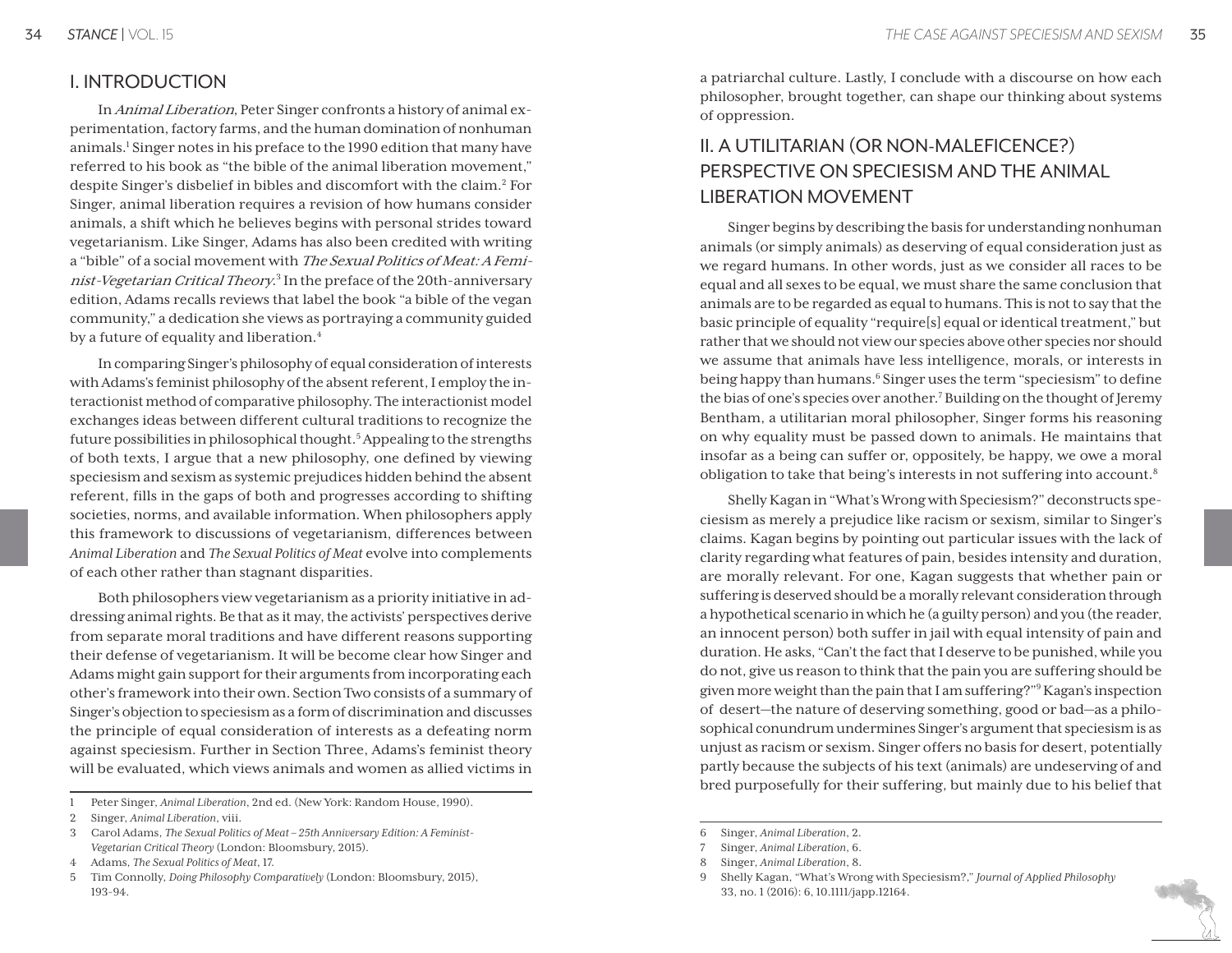"pain is pain."10 The principle of equal consideration of interests does not distinguish between innocence and guilt when everyone has a concern in avoiding suffering and thus suffering remains wrong in both states.

Furthermore, Singer sheds light on the cruel experimental practices performed on animals by scientists and researchers, which are primarily paid for through citizen taxes. He establishes critiques of the logic of the two points of view often used to justify the experimentation of animals. The first argument states that because nonhuman animals are so similar to humans, their experimentation is crucial in developing our understanding of humans. However, Singer refutes, if animals are like humans, thus suffer like humans, we would not be inclined to induce physical pain and psychological distress onto them where we would not humans.11 The second point professes that nonhuman animals are not like humans and therefore do not deserve equal consideration. Nonetheless, Singer replies, if such a statement were true, researchers would be without reason to test against animals as a means to learn about humans.12 Speciesism remains the only true explanation for allowing the scientific community to take advantage of animals and perceive them as less than human beings under either logic. After citing dozens of experiments, Singer declares that insofar as a hypothetical experiment sees justification in the use of a brain-damaged human to save the human lives of many, the use of an animal would also be justified.<sup>13</sup> Without this principle, experimentation relies on the rationalization of speciesism.

Emphasizing the life of an animal bred and confined for the purpose of food on our dinner table, Singer maintains that "animals lead miserable lives from birth to slaughter."14 Singer contends that regardless of the conditions of animals' slaughter, the exploitation that occurs during their short lives is morally wrong. Factory farms, he affirms, do not take any initiative to reduce suffering. Detailing the impact of individual action, in response to the harmful actions of factory farms, Singer holds vegetarianism to the highest esteem. Vegetarianism, he states, involves the absence of the consumption of foods derived from the death of animals as well as the use of products tested on or made from animals.15

Singer sums up the justifications posed in opposition to the animal liberation movement and support of speciesism. Ultimately, he defends the rights of animals and believes that "the case for Animal Liberation

is logically cogent, and cannot be refuted" regardless of its objections.<sup>16</sup> Many people view Singer's framework as utilitarian, whereas some may offer that he roots his perspective in non-maleficence, or the principle that one must avoid doing harm.<sup>17</sup> Renzo Llorente finds that in labeling Animal Liberation as a non-maleficent text, most misconceptions or disagreements fade away. Though Singer has not formally accepted either tradition as his guiding principle, he certainly advocates for the effort of abolishing the suffering of animals and to do no harm due through experimentation or factory farming. He concludes, "Animal Liberation will require greater altruism on the part of human beings than any other liberation movement" because the victims (animals) cannot represent themselves and thus humans as a species all bear the responsibility of defending animal rights.<sup>18</sup>

# III. A FEMINIST-VEGETARIAN ACCOUNT OF THE ABSENT REFERENT AND OPPRESSIONS UNDER PATRIARCHY

Adams defines the sexual politics of meat as "an attitude and action that animalizes women and sexualizes and feminizes animals."19 She furthers this explanation by identifying that the sexual politics of meat is "also the assumption that *men need meat*, have the right to eat meat, and that meat eating is a male activity associated with virility."20 Adams affirms, moreover, that the masculinization of meat-eating and the feminization of vegetarianism illustrates the interrelations between sexism and the killing of animals for food. The theory of the absent referent lays the foundation for critically conceptualizing the similarities between the treatment and discussion of animals and women.

An "absent referent" is a word, action, or condition with an absence or an abandonment of the original meaning. For example, the life of an animal, the death of an animal, or the body of the animal develops into the absent referent when eating meat or when meat becomes a metaphor for women's bodies. Adams highlights the language used when referring to women and animals. "Meat" rather than "animal flesh" and "beef" rather than "cow meat" are instances in our language that display how we construct a gap between the animal and what is eaten.<sup>21</sup> Furthermore, metaphors of women as being "butchered" or treated as "pieces of meat" allow for the absent referent of animals, too, by comparing women to

18 Singer, *Animal Liberation*, 247.

- 20 Adams, *Sexual Politics of Meat*, 17.
- 21 Adams, *Sexual Politics of Meat*, 24; 78.

<sup>10</sup> Singer, *Animal Liberation*, 20.

<sup>11</sup> Singer, *Animal Liberation*, 52.

<sup>12</sup> Singer, *Animal Liberation*, 52.

<sup>13</sup> Singer, *Animal Liberation*, 82.

<sup>14</sup> Singer, *Animal Liberation*, 97.

<sup>15</sup> Singer, *Animal Liberation*, 162.

<sup>16</sup> Singer, *Animal Liberation*, 244.

<sup>17</sup> Renzo Llorente, "The Moral Framework of Peter Singer's Animal Liberation: An alternative to utilitarianism," *Ethical Perspectives* 16, no. 1 (2009): 62, 10.2143/EP.16.1.2036278.

<sup>19</sup> Adams, *Sexual Politics of Meat*, 17.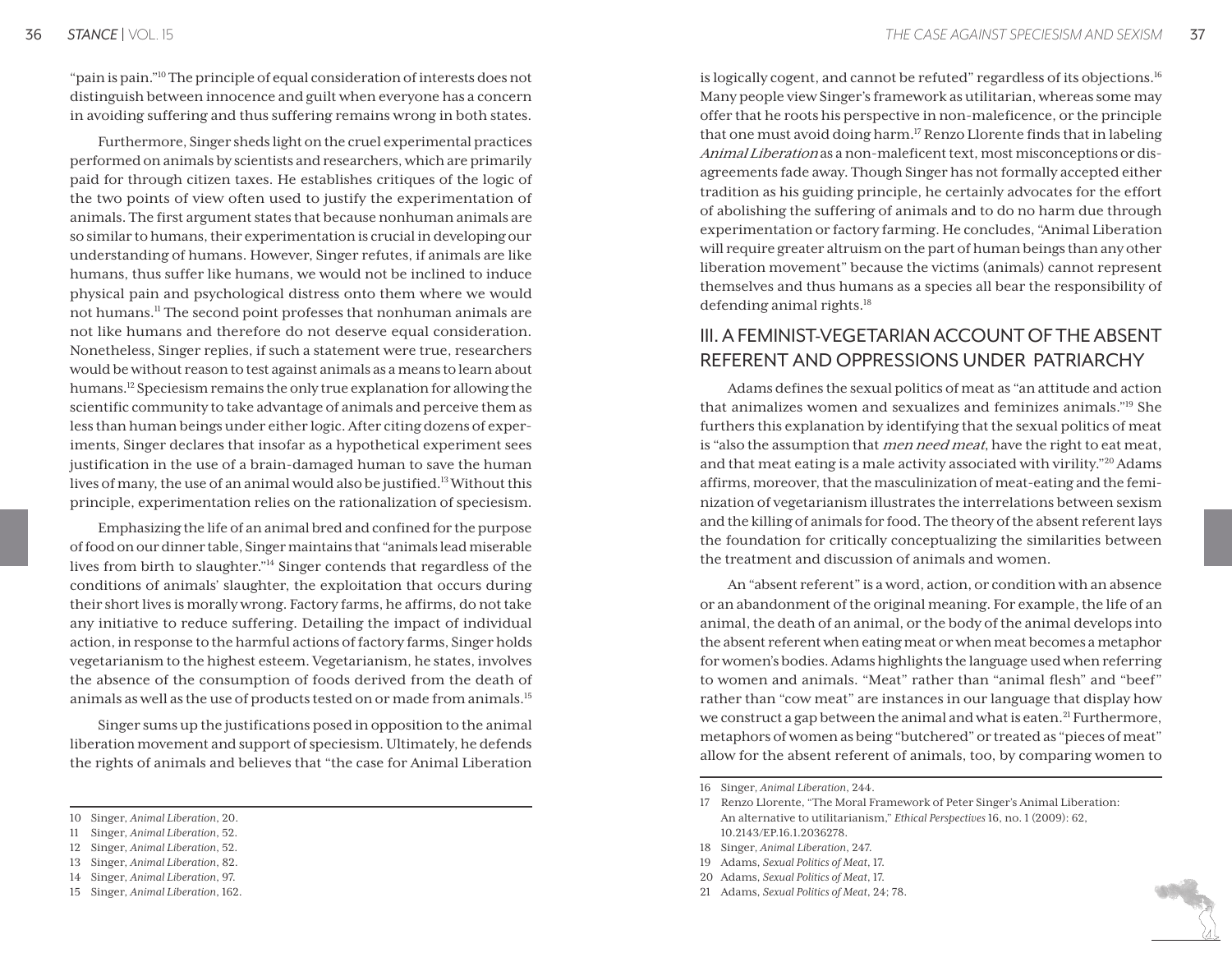inert objects after the death of an animal.<sup>22</sup> Women become the absent referent when terms such as "rape" are used metaphorically outside of the context of the rape of a human, and that usage buries the significance of the word in topics about violence against women. In Adams's words, "The structure of the absent referent in patriarchal culture strengthens individual oppressions by always recalling other oppressed groups."23 By using metaphors and language that infer the poor treatment of other marginalized groups, one's oppression becomes more entangled and reinforced. In patriarchal culture, the exclusion and muting of women's and animals' experiences from the language we use distances us from the reality of the status of animals versus humans as well as the relationship among different social groups of people.

Adams also examines the context of vegetarianism in literature to explain why many women and feminists find a connection with vegetarianism. In the same way meat-eating reinscribes male dominance into daily, otherwise inconspicuous, rituals (i.e., meals), women step back from it as it is bound to the objectification that women so often face. Adams examines a method of suppressing vegetarian expression in texts called critical dismemberment. Dismemberment occurs when vegetarianism is completely bypassed in literary analyses, like how themes of feminism, too, are often ignored by the dominant understanding of popular books.<sup>24</sup> She uses the example of *Frankenstein*, in which the creature is a vegetarian whose dismemberment reflects the dismemberment of women and the isolation of women's issues from many narratives. For instance, Adams says, "By including animals within its moral circle the Creature provides an emblem for what it hoped for and needed—but failed to receive—from human society."25 It can be presumed that Adams is comparing women to the creature, referring to how women incorporate vegetarianism into literature and their moral circle because society has failed to respect the existence of women in the same way it has to animals. In this way, Adams reveals the significance of literature's role in bearing witness to a patriarchal system that hides the truth of women's and animals' lives. Dismemberment, like the absent referent, is a tool used to maintain practices of meat-eating and the marginalization of women's voices. This section reaffirms the importance of uncovering implications in our speech, which supports Adams's overall theory of the unjust nature of the absent referent of meat.

Adams asserts that vegetarianism requires more than abstinence from meat, but also a comprehension of the cultural contexts in which

people relate to or, oppositely, dismiss vegetarianism. She incorporates how the historical upholding of white supremacy also plays a role in meat-eating, and maintains that women of color find empowerment in vegetarianism despite traditional meals in various cultures surrounding meat.26 Notwithstanding misinterpretations and sexist stereotypes of women's choice in not eating meat, Adams believes that the patriarchal abuse of women's and animals' bodies serve as the most significant force barricading women's vegetarian bodies. Likewise, Rebekah Sinclair points out that recently popularized meat substitutes and plant-based meats resume the detachment of meat from the flesh of animals and contribute to the same patriarchal abandonment of animals' bodies through the absent referent. She insists that "[plant-based meats] seem to depend upon the framework of recognition that makes particular speciesed others always already edible, killable even before they are killed."<sup>27</sup> Even without the body of the animal, meatless meat products exist only as long as there remains animal meat to counteract it. Adams rules that to be feminist, one must be vegetarian; otherwise, the feminist reinstates the same system of oppression responsible for their abuse.

#### IV. AN INTERACTION BETWEEN UTILITARIAN AND FEMINIST PHILOSOPHIES OF VEGETARIANISM

As mentioned previously, both texts succeed in creating public discourse and a manual for readers to follow through their journey in vegetarianism. Singer's guide for the animal liberation movement and Adams's for veganism carry unique reasons behind the advocacy for plant-based diets. On one hand, Singer's argument, grounded in the opposition of speciesism, proclaims that humans have a moral obligation to consider the suffering of all beings—regardless of the potential advancement of human knowledge or produced human happiness through animal exploitation. He draws in similarities to racism and sexism without anticipating exactly how speciesism may depend on other forms of oppression and vice versa.28 On the other hand, Adams often draws comparisons between the oppression of animals and women, establishing a theory that patriarchy and sexism reveal and rely on animals' mistreatment.29 It may be hypothesized that Singer's criticism of speciesism intersects with Adams's uncovering of the sexual politics of meat. With this in mind, these traditions can be adapted to allow for

<sup>22</sup> Adams, *Sexual Politics of Meat*, 71.

<sup>23</sup> Adams, *Sexual Politics of Meat*, 73.

<sup>24</sup> Adams, *Sexual Politics of Meat*, 84.

<sup>25</sup> Adams, *Sexual Politics of Meat*, 144.

<sup>26</sup> Adams, *Sexual Politics of Meat*, 8; 140.

<sup>27</sup> Rebekah Sinclair, "The Sexual Politics of Meatless Meats: (in)Edible Others and the Myth of Flesh without Sacrifice," in *The Future of Meat Without Animals*, ed. Brianne Donaldson and Christopher Carter (Lanham, MD: Rowman & Littlefield, 2016), 274.

<sup>28</sup> Singer, *Animal Liberation*, 6.

<sup>29</sup> Adams, *Sexual Politics of Meat*, xliii.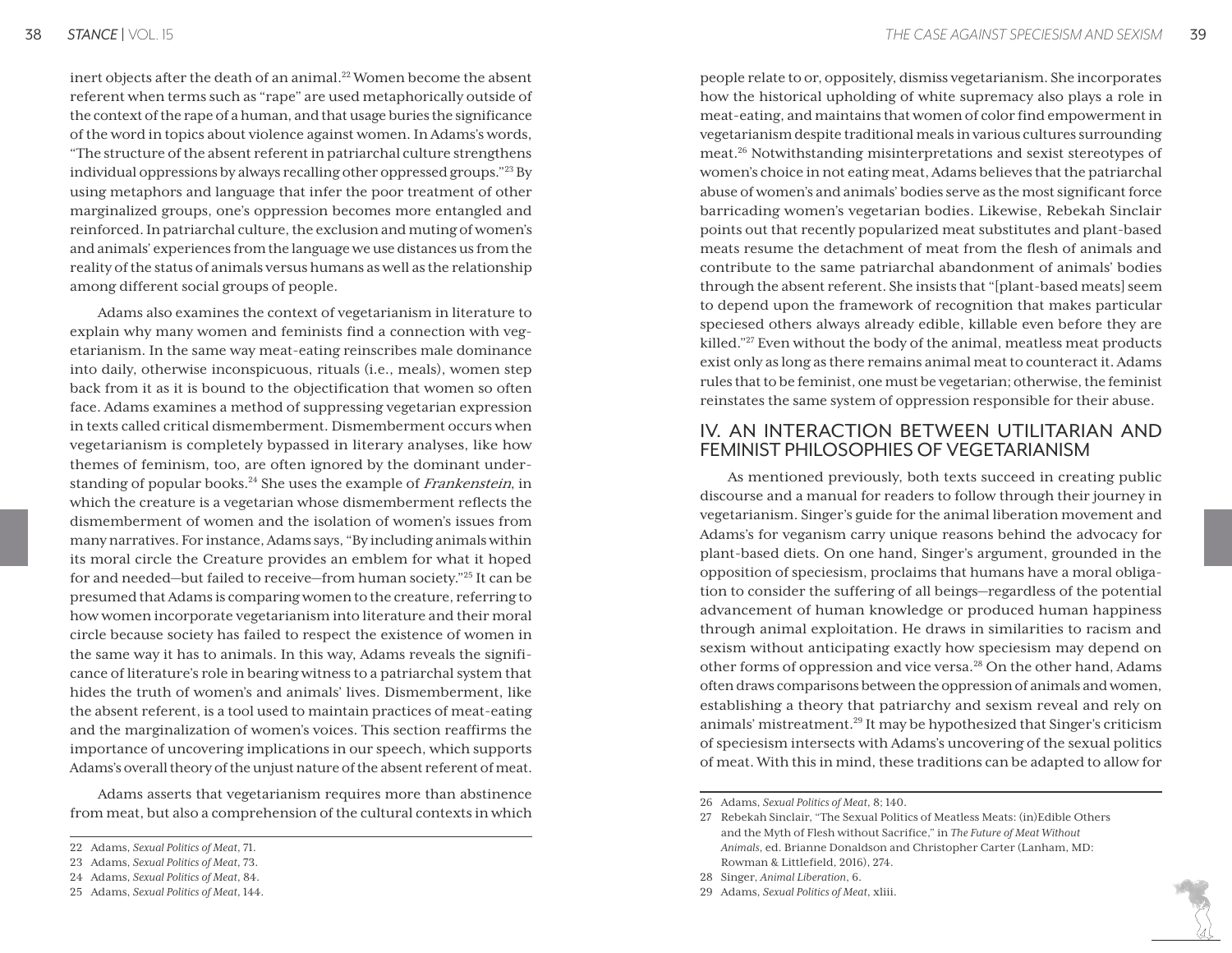both the equal consideration of animals and the women treated as such. The utilitarian method becomes a bit more feminist, and the feminist method becomes a bit more utilitarian.

Of course, some may challenge these views on the grounds that Singer and Adams derive from two different philosophical traditions, arguing that utilitarianism and feminism are distinct for a reason. Utilitarian philosophers believe that suffering should be minimized and happiness maximized, consistent with Singer's call for equal consideration of interests. Feminist philosophers, like Adams, believe that inequalities, such as gender inequality, are a result of patriarchy, viewed as a system of rules, norms, and institutions. Adams adds in the afterword to the twenty-fifth anniversary edition that many animal liberation activists push for attempts to humanize the animal, possibly referring to Singer. It seems that this does not just apply to animals, however, as Adams clearly favors the humanization of women, too.<sup>30</sup> Critics may form the debate that utilitarianism and feminism contradict each other because they have different end goals. Whereas utilitarians seek to establish rules for benefiting the majority, feminists want to deconstruct the current system entirely to end injustices. While I agree with critiques that Singer and Adams have separate objectives, even while advocating for the same practice (i.e., vegetarianism), I disagree with the notion that this makes them incompatible. These philosophies complement each other, for their combined interest in animal welfare leads us to critically consider how speciesism and sexism interact.

Singer and Adams both conceive vegetarianism as a form of protest against institutions of oppression. In Singer's words,

Until we boycott meat, and all other products of animal factories, we are, each one of us, contributing to the continued existence, prosperity, and growth of factory farming and all the other cruel practices used in rearing animals for food.<sup>31</sup>

The refusal of buying animal products, and therefore the support for termination of cruel methods of using animals for human consumption, is the largest, most essential individual action that can make a difference. Because he determines that equal consideration can lead to an eradication of speciesist practices, Singer finds that vegetarianism truly places the interests of animals at the forefront of the animal liberation movement. Adams, in her effort to unveil the often concealed vegetarian strides in literature, discovers that "vegetarian writings occur within a self-conscious protest tradition."32 When texts demonstrate themes of

vegetarianism, whether implied or explicit, they challenge historical structures of the food industry that work to suppress vegetarian works as legitimate. Take Adams's literary examples into consideration once more, but with the applied equal consideration principle. In Frankenstein, the neglect of equal animal consideration drives the creature to turn to vegetarianism, much like the explanations for why women find comfort with vegetarian diets. Since both activists regard vegetarianism as the solution to oppression, the unification of their philosophies strengthens the rational, theoretical framework in the deconstruction of the value of meat.

Anthony J. Nocella II et al. introduce Critical Animal Studies (CAS) as an intersectional approach to the animal liberation movement, underlining the overlapping struggles various kinds of social justice movements face. The CAS scholars in 2007 list "The Ten Principles of Critical Animal Studies." Principle #4 states that CAS "advances a holistic understanding of the commonality of oppressions, such that…hierarchical ideologies and institutions are viewed as parts of a larger, interlocking, global system of domination."33 In other words, oppressions are intertwined with each other and to view them separately may neglect the larger system of which they are a part. Using this model, the importance of building speciesism and sexism are depicted as fighting for the same cause: justice for animals. Therefore, concepts and philosophies of animal liberation should include implications for other forms of oppression.

Where Singer's argument lacks, Adams' excels, and vice versa. On one side of the discourse, Singer neglects the significance of language in perpetuating speciesism, as well as sexism, being more concerned with values of suffering than systems. On the other side, Adams does not detail in great length how animal liberation offers worth outside of its role in expanding women's rights, with a focus on offering theory-based solutions to sexism. Both can build from one another to take a broader stance on intersecting institutions of exploitation. A synthesis of the two works helps us develop a theory in which the cancelation of unnecessary harm to animals (via the principle of equal consideration of interests) supports the creation of equality across human genders (under a feminist-vegetarian framework) and the production of an anti-oppressive system of liberation. Singer, too, writes briefly about the language used to describe animals and meat. He mentions that speciesism is a form of discrimination much comparable to women's rights, though he primarily uses this comparison to explain how



<sup>30</sup> Adams, *Sexual Politics of Meat*, 204.

<sup>31</sup> Singer, *Animal Liberation*, 162.

<sup>32</sup> Adams, *Sexual Politics of Meat*, 36.

<sup>33</sup> Anthony J. Nocella II et al., "Introduction: The Emergence of Critical Animal Studies: The Rise of Intersectional Animal Liberation," *Counterpoints* 448 (2014): xxvii, https://www.jstor.org/stable/42982374.